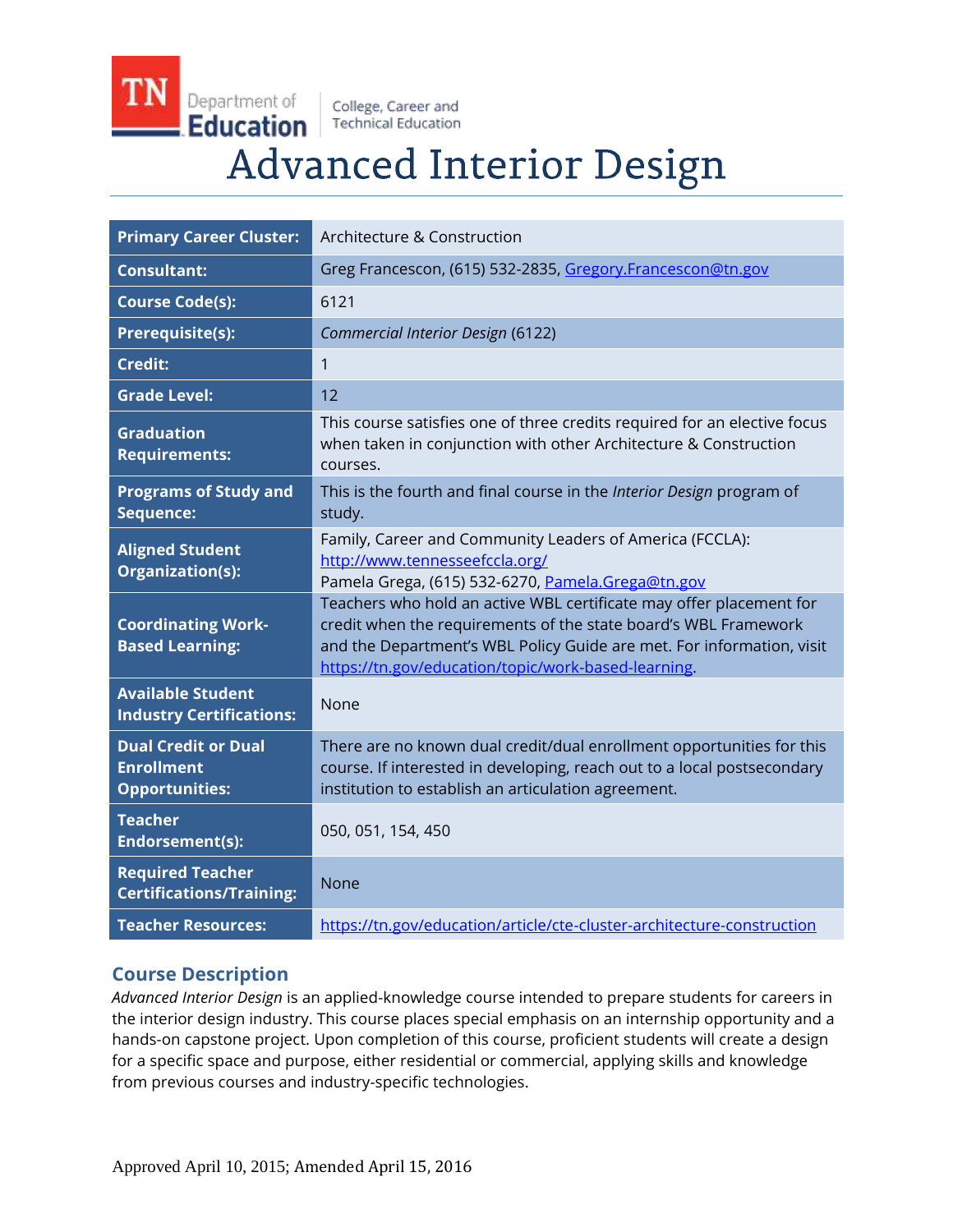# **Work-Based Learning Framework**

Optional internship\*\* standards outlined below may take the form of work-based learning (WBL) opportunities (such as internships, cooperative education, service learning, and job shadowing) or industry-driven project-based learning. These experiences must comply with the Work-Based Learning Framework guidelines established in SBE High School Policy 2.103. As such, this course must be taught by a teacher with an active WBL Certificate issued by the Tennessee Department of Education and follow policies outlined in the Work-Based Learning Policy Guide available online at [https://tn.gov/education/topic/work-based-learning.](https://tn.gov/education/topic/work-based-learning) The Tennessee Department of Education provides a Personalized Learning Plan template to ensure compliance with the Work-Based Learning Framework, state and federal Child Labor Law, and Tennessee Department of Education policies, which must be used for students participating in WBL opportunities.

## **Program of Study Application**

This is the fourth and final course in the *Interior Design* program of study. For more information on the benefits and requirements of implementing this program in full, please visit the Architecture & Construction website at [https://tn.gov/education/article/cte-cluster-architecture-construction.](https://tn.gov/education/article/cte-cluster-architecture-construction)

## **Course Requirements**

This capstone course aligns with the requirements of the Work-Based Learning Framework (established in Tennessee State Board High School Policy), with the Tennessee Department of Education's Work-Based Learning Policy Guide, and with state and federal Child Labor Law. As such, the following components are course requirements:

# **Course Standards**

- 1) A student will have a Personalized Learning Plan that identifies their long-term goals, demonstrates how the Work-Based Learning (WBL) experience aligns with their elective focus and/or high school plan of study, addresses how the student plans to meet and demonstrate the course standards, and addresses employability skill attainment in the following areas:
	- a. Application of academic and technical knowledge and skills (embedded in course standards)
	- b. Career knowledge and navigation skills
	- c. 21st Century learning and innovation skills
	- d. Personal and social skills

#### **Safety**

- 2) Demonstrate the ability to comply with personal and environmental safety practices associated with interior design applications, such as the use of adhesives, hand tools, machines, and appropriate handling and storage methods in accordance with local, state, and federal safety and environmental regulations.
	- a. Inspect, maintain, and employ safe operating procedures with tools and equipment.
	- b. Adhere to responsibilities, regulations, and Occupational Safety & Health Administration (OSHA) policies regarding reporting of accidents and observed hazards, and regarding emergency response procedures.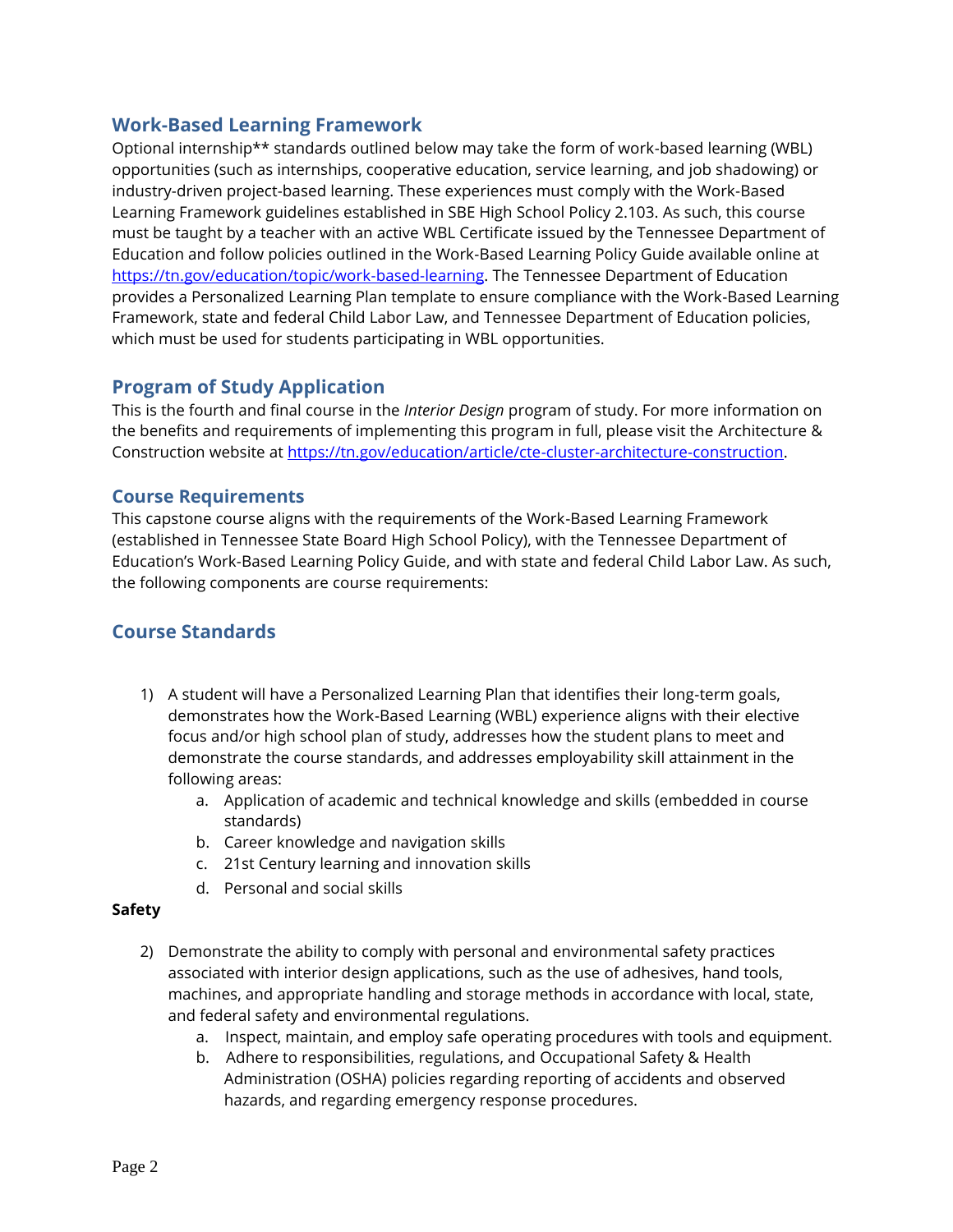c. Maintain a portfolio record of written safety examinations and equipment examination for which the student has passed an operational checkout by the instructor.

#### **Professional Practices of Interior Design**

- 3) Research job descriptions, career information, and online job boards such as the IIDA Career Center for the general employability skills and character traits most often mentioned or desired for interior design professionals. Compile a class list of those skills and attributes. For each item on the class list, define the characteristic, state why it is important for people working in the interior design field, and list at least two ways to build that skill. Possible skills include:
	- a. Collaboration
	- b. Honesty
	- c. Respect
	- d. Communication
	- e. Responsibility
- 4) Collect Codes of Ethics from various interior design professional organizations such as the American Society of Interior Designers (ASID) and the International Interior Design Association (IIDA), and compare them for areas of commonality. Discuss the significance of incorporating ethical standards into professional practice. Synthesize principles from the codes investigated to create a personal code of ethics for use as a designer; include the code in the design portfolio.
- 5) Access electronic resources, including the websites of professional organizations, to identify voluntary and required credentials and licensing requirements for interior designers. Create a brochure that lists the credentials available and the requirements for obtaining and maintaining the credential. Determine the licensing requirements to become a certified interior designer.

#### **Resource Management**

- 6) Perform an Internet search, interview local professionals, or consult industry journals to identify common principles of successful project management. Drawing on the project management templates developed in previous courses, estimate a detailed project plan for a potential interior design project. The project plan should include at minimum the following: a schedule or Gantt chart outlining deliverables; a tracker for progress toward goals; a time management component to log hours worked for those involved; a spreadsheet for analyzing cost and performance; and a document to coordinate tradesmen and other labor.
- 7) Research interior design budget sources from company websites or textbooks to create a list of the components of a project budget. Estimate a budget for a potential project in a spreadsheet program. Each budget should include at minimum columns for estimated costs, actual costs, and difference.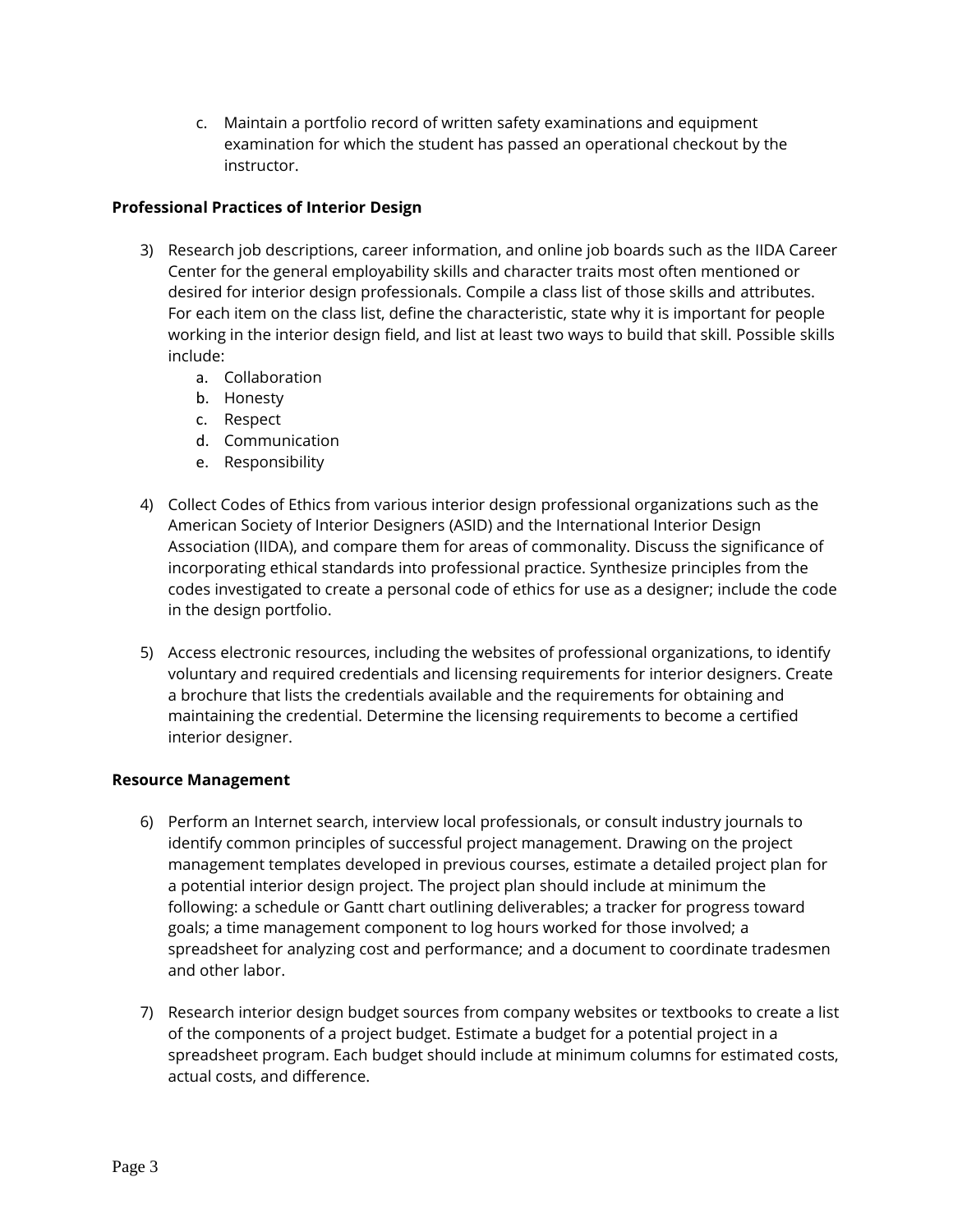- 8) Create a name for an original interior design company. Design a logo for the company. Apply concepts and templates from word processing programs to create one or more of the following business necessities: business stationery, invoices, sample rates, specific project cost estimates, and business cards.
- 9) Research different types of business structures, including but not limited to sole proprietorship, partnership, s-corporation, and limited liability company. Write a business plan explaining the type of business, organizational design, the steps in establishing the business, and the legal parameters affecting the business. Identify the target market; describe in the plan how the particular suite of design services offered by the proposed company will be marketed to the intended consumers.

## **Communication**

- 10) Practice effective verbal, nonverbal, written, and electronic communication skills for working with clients while demonstrating the ability to: listen attentively, speak courteously and respectfully, discuss client's ideas/vision, resolve obstacles in design, and respond to client objections or complaints to the client's satisfaction.
- 11) Select two distinctly different designs for an interior design project and present them to a client, supported by graphic renderings and written appraisals of the work. Justify why each would be appropriate given the client's specifications, while also noting the drawbacks and compromises to each one based on client needs.
- 12) Presented with two alternative designs for a given project, highlight the design features of each. Make a written case for selecting one design over another, or for integrating features from each to come up with a design that will suit the venue and satisfy the client. Demonstrate the ability to pitch the idea to the client in a mock bid, defending the design by pointing to specific features that meet the client's specifications.

## **Obstacles in Design**

- 13) Define design obstacles and prepare a list of potential obstacles encountered in residential or commercial venues, such as environmental concerns, budget constraints, or marketability. Use research from design magazines and technical manuals to suggest design solutions that effectively deal with these obstacles.
- 14) Create a proposed design narrative and presentation board to share with a client. Integrate multiple sources of information, such as original field verification analyses, to make informed design decisions, solve design obstacles, and present the findings in a clear and coherent manner as a verbal or written report.

## **Internship (Optional)\*\***

15) If available, participation in an interior design internship is encouraged. Internship placements are approved at the discretion of the instructor, based on local availability and the instructor's own assessment of the internship's quality.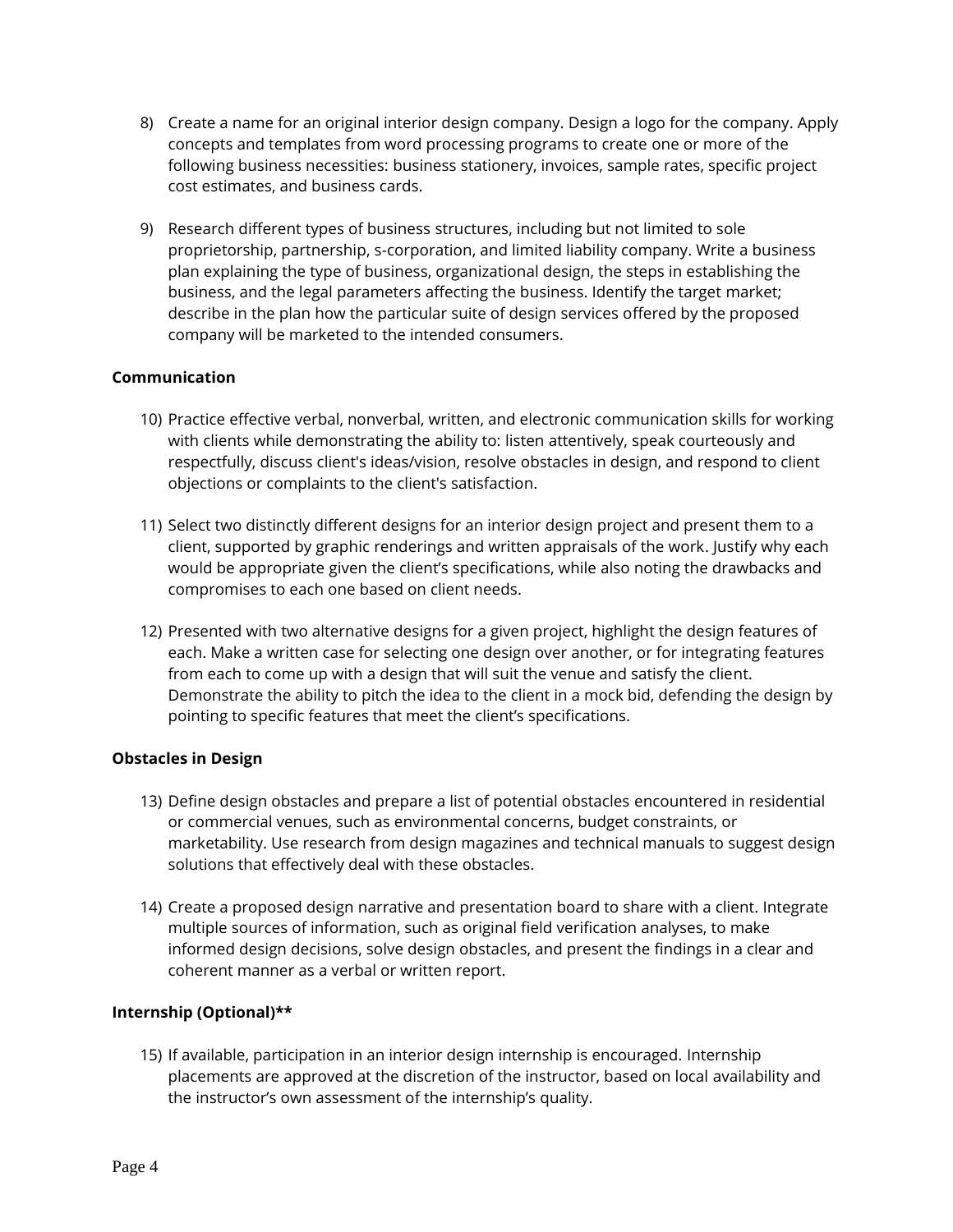- 16) Maintain a professional image by applying the employability skills and attitudes explored in Standard 2. Keep a journal/log of the assignments completed on the job. Near the end of the internship, work with the intern supervisor to discuss strengths and weaknesses.
- 17) Upon conclusion of the internship, produce a technology-enhanced class presentation showcasing highlights, challenges, and lessons learned from the experience. The presentation will be included in the student's portfolio.

#### **Capstone Project**

- 18) Create a comprehensive design for a specific space and purpose, either residential or commercial, applying skills and knowledge from previous courses. Students should be able to visit the site to make measurements and complete field verification. Create a client presentation to include:
	- a. A project plan
	- b. Statement of how the design meets applicable codes and regulations
	- c. Presentation board(s) and 3-D models of the project
	- d. Drawings that incorporate principles and elements of design correctly
	- e. Select appropriate finishing and materials
	- f. A comprehensive cost estimate based on researched prices

#### **Portfolio**

- 19) Create a career and professional growth plan outlining the steps needed to progress in a specific career pathway, including postsecondary education, potential paid and unpaid jobs that will build experience, and additional opportunities for development. Include the plan in the student portfolio.
- 20) Research formats and styles of resumes commonly used by interior design professionals. Use templates or online resume builders to create a personal resume. Write a short narrative describing why the current format was chosen, presenting a plan for keeping the resume up-to-date, and describing how it can be tailored for specific situations. Include the resume in the student portfolio.
- 21) Update the portfolio to reflect the cumulative total of all portfolio projects undertaken across the program of study. Compile information, sketches, and photographs from each course project work. Include floor plans, drawings, and materials used. Include technical drawings that demonstrate ability to use industry-specific technology such as such as Photoshop, SketchUp, Revit, or AutoCAD. Select projects from course work that showcase qualifications as an interior design student.

Upon completion of this course, the following artifacts will reside in the student portfolio:

- o Resume
- o Career and professional growth plan
- o Personal code of ethics
- o Communication exercises